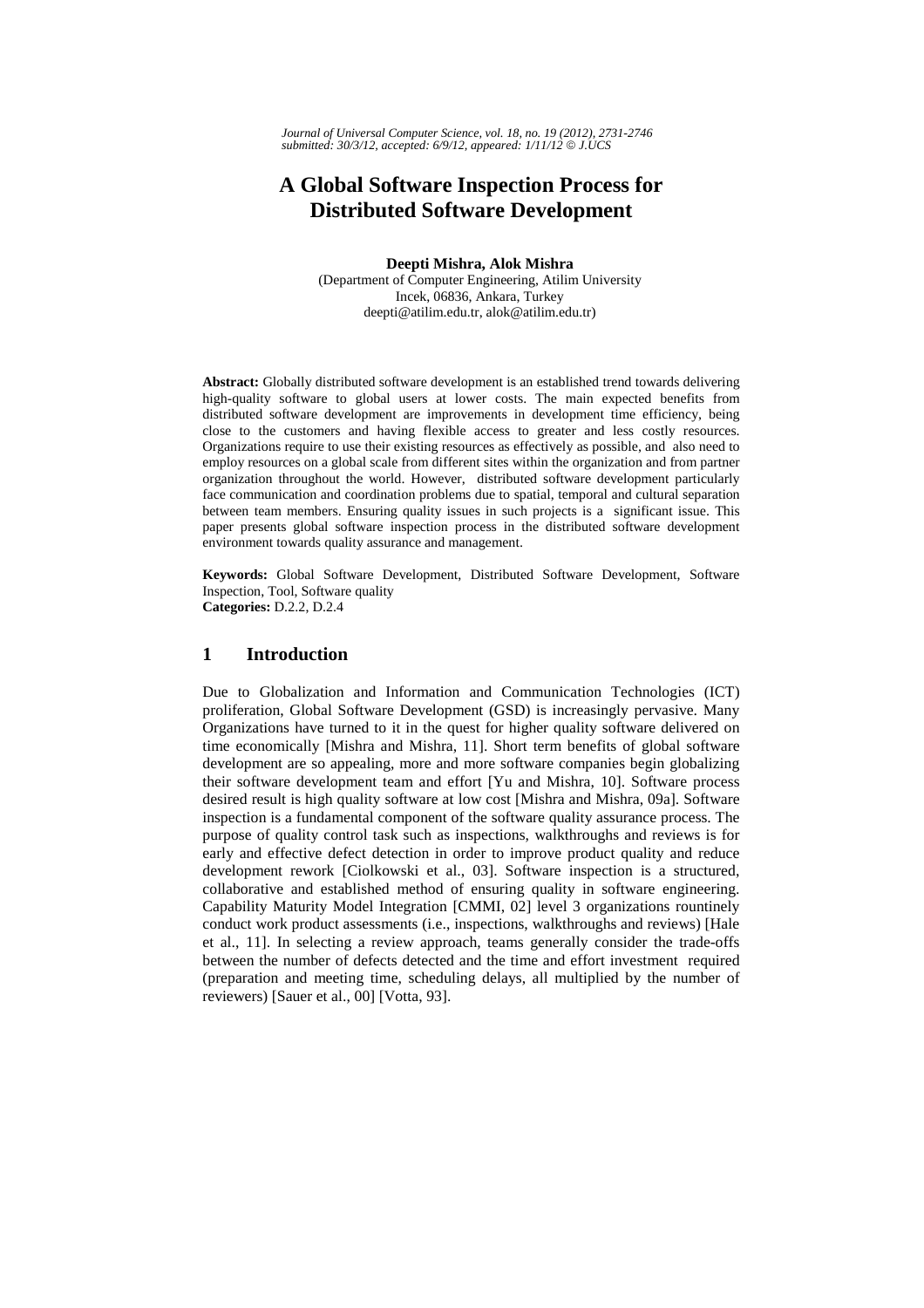Distributed software development is a complex venture and distributed tasks have been proven to take up to 2.5 times more effort to complete than if the tasks were to have been done by co-located personnel [Herbsleb and Mockus, 03]. Traditional inspection processes cannot be simply adapted to be included into offshore or distributed software development where, large permanent companies are replaced by temporary group of developers collaborating on projects over the internet and in this context the inspection process must be supported by web based environment [Caivano et al., 01]. According to Laitenberger and Dreyer [98] there should be no substantial differences in efficiency between traditional and computer-supported inspections. Virtual software inspection is a process that conforms to a defined workflow and is performed in a distributed manner with the aid of an inspection tool. There are three significant aspects to be taken care of in virtual software inspection [Hedberg and Harjumma, 02]:

**Tools that** enable efficient running of the process. Independence of time and place, on-line recording of issues and data management can be achieved through network tools.

**Flexibility** of the process and supporting tools to ensure tolerable adoption effort and acceptance of the method.

**Interoperability** of the processes and tools, to enable convenient everyday use of the method and improves the effectiveness of inspections.

Tool support for software inspection evolved in 1990s and during this evolution the principles of distributed and asynchronous inspections were outlined [Hedberg, 04]. Instead of a fixed process model, virtual inspection tools should provide capabilities for customizing the process for an individual organization or project [Hedberg and Harjumma, 02]. The web based system facilitates support for distributed inspection in a virtual environment among global software development teams. Web technology facilitates the collaborative aspects of inspection as this not only introduces flexibility into the inspection meetings, but also enables easy, manageable distribution of the artefacts for inspection, including the document to be inspected, checklists, or any other related documents [Tervonen et al., 99]. In global software development, geographical distance becomes an augmenting factor for the costs of face-to-face meetings and the time distance can create barriers to the enactment of distributed virtual meetings conducted using ICT (e.g., text based chat, virtual blackboards, web platforms or virtual environments like Second Life) [Lucia et al., 11]. In order to overcome the issues related to performance of inspection processes in distributed settings, asynchronous discussions could be adopted before a face-to-face or virtual synchronous meeting [Damian et al., 08].

Virtual software inspection process can include asynchronous and synchronous phases through a network but conventional face to face meetings can be included if required. The synchronous activities of inspection include discussion of correlated faults, reaching a consensus on the faults, recording the action items, and determining the inspection's status [Mashayekhi et al., 93]. Teleconferencing and videoconferencing tools can be used for discussion purpose among participants. Traditional face-to-face discussions suffer from a number of process losses such as air-time fragmentation, blocking, evaluation apprehension, domination and free-riding [Nunamaker et al., 91]. Asynchronous computer-mediated communication systems tend to promote richer discussions than face-to-face exchanges but present additional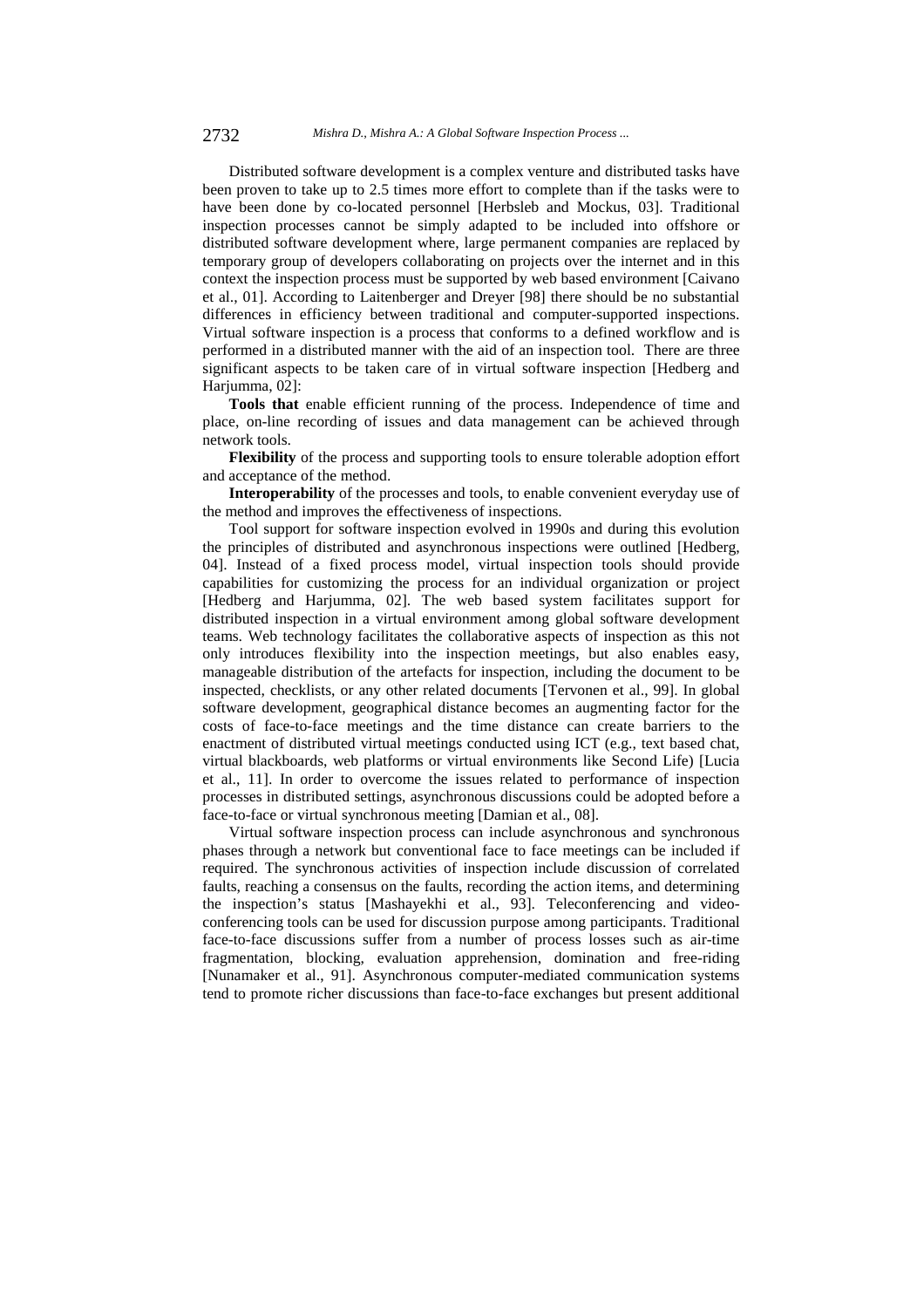coordination challenges to team members working in this environment [Benbunan-Fich, 02]. Although asynchronous communication could be more efficient in promoting more carefully worded comments or more balanced participation, it could be less desirable due to the difficulty of conceptually integrating divergent contributions in order to produce the expected outcome [Nunamaker et al., 91]. The two main asynchronous activities of software inspection are the individual reviews and the producer's (authors of documents and codes) correlation of faults [Mashayekhi et al., 93].

An inspection tool is a software package particularly designed for inspection collaboration, and it should be capable of at least managing and delivering the inspection documentation on-line, enabling the effortless recording of defects and automatic gathering of defects [Hedberg and Harjumma, 02]. The objective of inspection is to locate potential defects (faults), not correct them. On-line inspection related material reduces paperwork, makes the latest material available to participants and thus facilitates in meetings. Material used in inspection includes the target material, the inspection-criteria list (check list), individual fault lists, the merged fault list, the action-item list, and the status report [Mashayekhi et al., 93]. The inspection information can be used for review and metrics collection to monitor the quality assurance. An inspection tool should support metrics and automate the collection, storage and analysis of the necessary data [Hedberg and Lappalainen, 05]. Hedberg and Lappalainen [05] further argued that to encourage process improvement, it must be possible to calculate the derived metrics automatically, and the set of metrics must be flexible enough to focus on the most important aspects of a given situation.

Globally distributed software development comes with several challenges related to different backgrounds of the partners, distance and time difference between sites [Pesola et al., 11]. Pesola et al. [11] further argued that the role of tools in distributed development is even higher than in single-site development because of the different background knowledge of people, e.g. about the product and its structure, and differences in the technical environment available in each participating site. To overcome these issues, a number of tools have been proposed for inspection planning [Aurum et al., 02], comment preparation [Bull, 97] and for both the individual preparation and the group meeting [Iniesta, 94]. Meyer [08] suggested to run the design and code review entirely on the web and desktop sharing solutions. A number of online inspection tools have been proposed in the past [Brothers et al., 90] [Gintell, 93] [Stein et al., 97].

The remainder of the paper is organized as follows: Section 2 presents related works of distributed software inspection tools. Section 3 describes global software inspection process. Section 4 provides details of global software inspection tool. Discussion is presented in section 5. Section 6 concludes with a summary and future work in this context.

#### **2 Literature Review**

In distributed software development, effective inspection process lead to increased correctness of analysis of results which is critical for success of the project. Based on Fagan's process Gintell et al. [93] introduced Scrutiny collaborative and distributed system for the inspection and review of textual software artefacts. Stein et al. [97]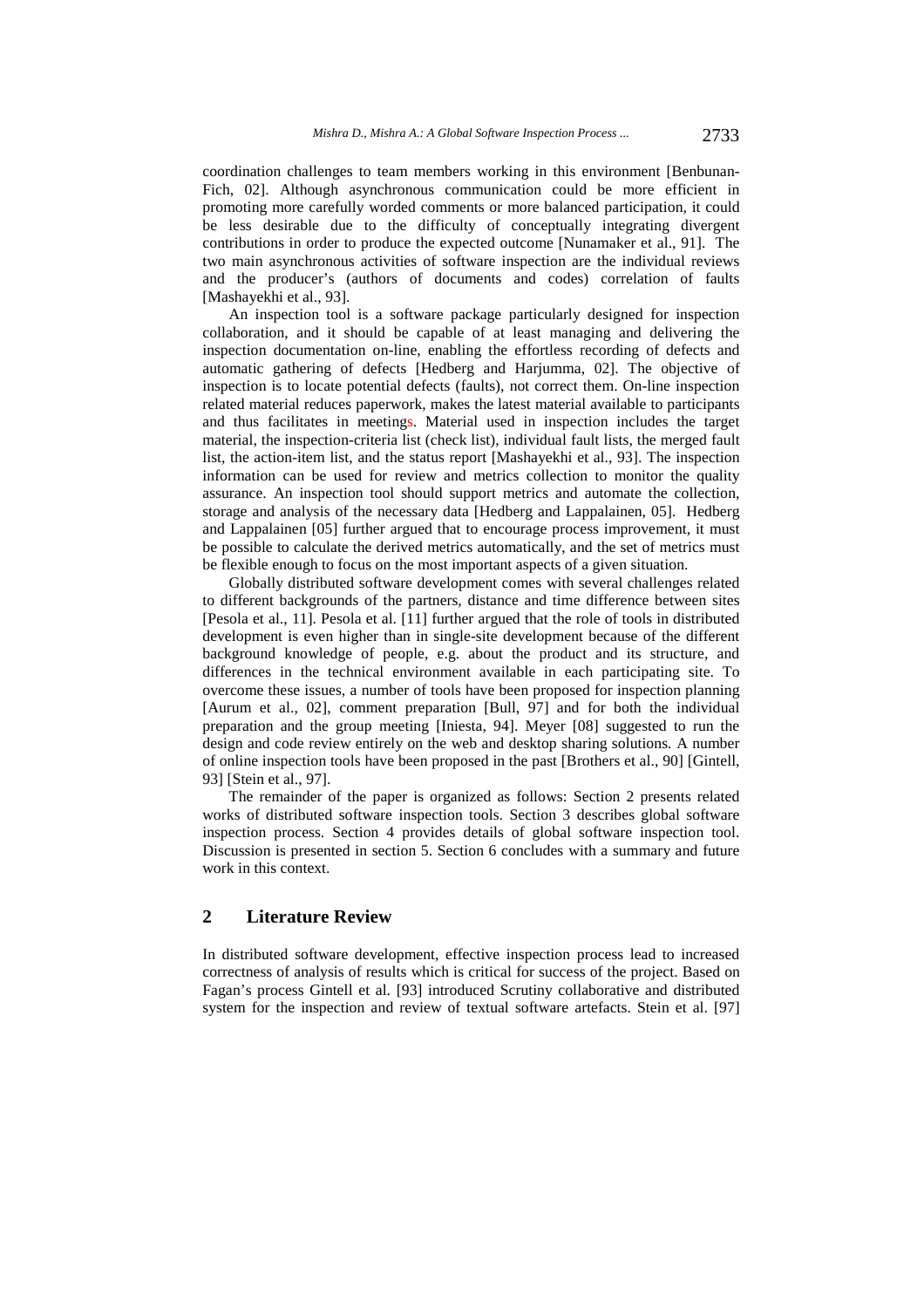found that distributed, asynchronous software inspection is feasible, cost effective means of collaboration for geographically distributed software development teams and suggested web-based tool Asynchronous Inspector of Software Artifacts (AISA) for such purpose. AISA was one of the first web-based software inspection tools which implemented Humphrey's model. This is also supported by Mashayekhi et al. [93] that cost-effectiveness of inspection would be improved further by a distributed collaborative meeting environment that eliminates the need for face to face meetings. They reported Collaborative Software Inspection (CSI) model to work from separate locations. According to Votta [93], Porter and Johnson [97], Miller et al. [98] and Sabaliauskaite et al. [04] face to face meetings do not improve the defect finding process, and suggested replacing meetings with other practices for instance, asynchronous discussion. Johnson and Tjahjono [98] introduced a controlled experiment in which they showed that the cost of a meeting is more than the cost of an asynchronous discussion. Knight and Meyers [91, 93] proposed an inspection technique that examines the artefacts in a series of small checklist-based inspection process.

Johnson [94] proposed Collaborative software review system (CSRS) flexible tool to support different software inspection processes by using a process modelling language for defining the process phases, the participant roles and the artefact to inspect. Asynchronous/Synchronous software inspection tool (ASSIST) by Johnson [94] like CSRS is designed to support any inspection process and any kind of software artefacts. This tool also provides an auto-collation facility to merge multiple list of issues or defects by using their similarity in terms of position, content and classification. E-mail notification is also included to support and inform the process. Perpich et al. [97] presented a web-based tool, named Hypercode, to asynchronously support distributed teams in the inspection of HTML documents. Tervonen et al. [98] introduced WiT (Web inspection Tool) towards virtual meetings and on-line recording of artefacts, checklists and other related documents.

Based on the analysis of 16 tools and their experience Hedberg and Harjumaa [02] concluded that flexibility and integration are two most significant features for implementing the next generation of inspection tools. According to Harjumaa et al. [01], there are two reasons for the full utilization of inspection software being extremely challenging: the variety of the inspection material qualities, and interfaces with other development tools and procedures. In most distributed inspection tools which are based on web, web services and servers are usually very limited and kept isolated from production system for security reasons along with a great deal of manual work towards control of an inspection tool [Harjumaa et al., 01]. Computerized software tools are the essence of the distributed software inspection process. Hedberg and Harjumaa [02] discussed the concept and features of virtual software inspections for distributed software projects and observed that document management for interoperability and mechanism for workflow control should be an integral part of the distributed software inspection tool. Hedberg and Harjumaa [02] proposed this virtual software inspections by implementing a new XML capable annotation tool, XATI that uses Mozilla as an application background to view the artefact under inspection. Jupiter, an inspection support tool developed as an eclipse plug-in was introduced by Yamashita [06]. The Jupiter tool only supports asynchronous discussion among inspectors, addresses the inspection of source code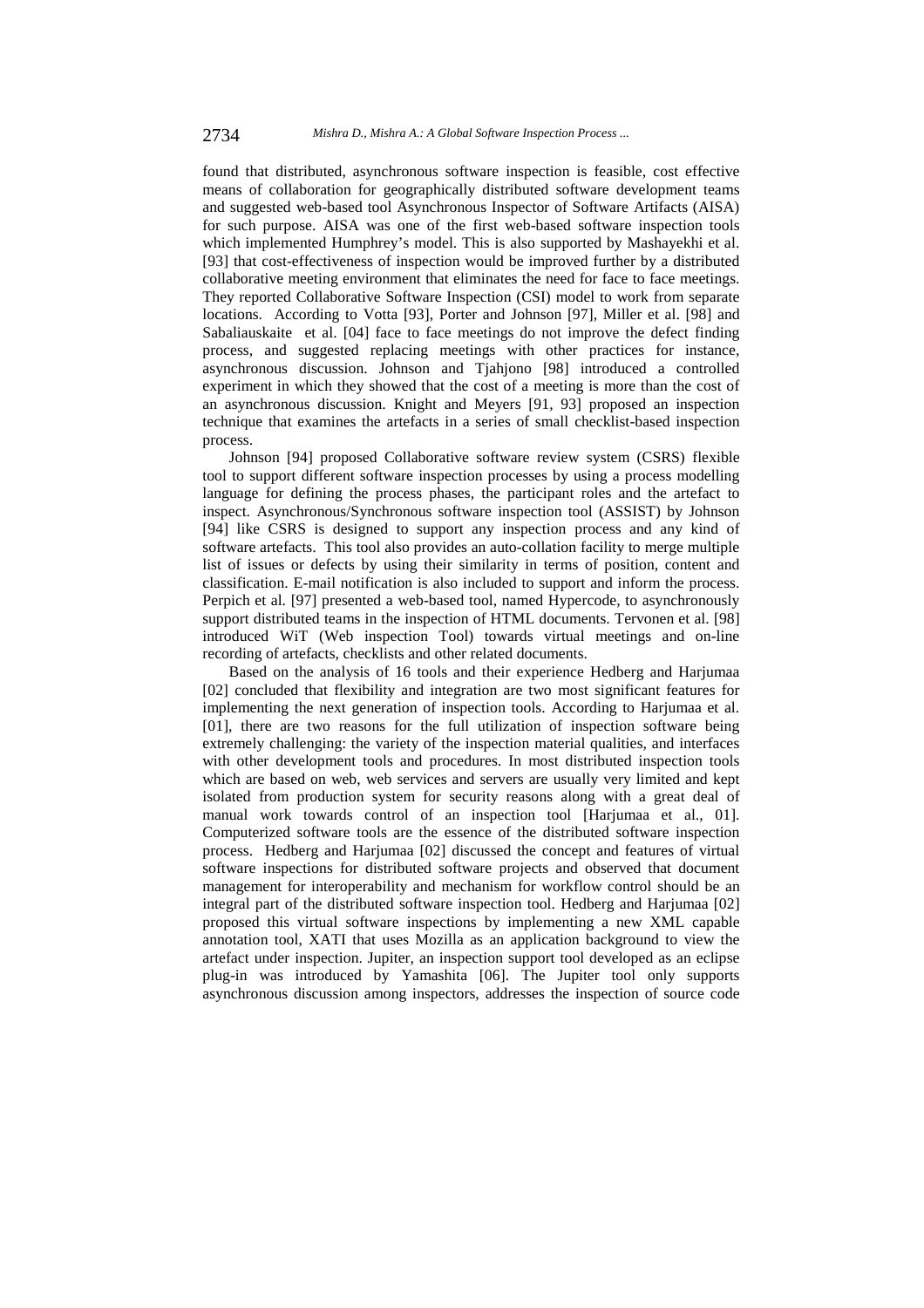but does not support distributed reviews. Caivano et al. [01] proposed Internet-Based Inspection System (IBIS) to support scalable and distributed software inspections which was further improved by Lanubile et al. [10] based on as variant of Fagan`s inspection process. Recently, Calefato and Lanubile [09] reported about EConference - a distributed conferencing system which can be used as collaboration tool for distributed meetings. Lucia et al. [11] proposed Advanced artefact management system (ADAMS) which integrates an artefact-based process support system for the management of human resources, projects and software artefacts with web-based artefact inspection tool (WAIT) for distributed inspection process.

Although this area has been studied intensively and numerous implementations exist, no tool has achieved a break-through. As distributed aspect has become more and more relevant in software development, therefore, the need for tools is now greater than ever [Hedberg, 04]. Here, we have extended our previous work [Mishra and Mishra, 10] [Mishra and Mishra, 09b] [Mishra and Mishra, 07] by including global software inspection process and tool to provide effective means for geographically distributed software development groups.

### **3 Global Software Inspection Process**

Currently an updated and improved version of global software inspection process is used by automating the inspection and meeting processes. Various stages of global software inspection process are shown in figure 1.



*Figure 1: Stages in Global Software Inspection Process [Mishra and Mishra, 10]* 

The inspection process begins when entry criteria are satisfied. The main entry criterion is that the product to be inspected is complete and mature enough to be used after the defects will be removed. The author informs the software quality team leader about the completion of the product that will be inspected.

**Setup Stage:** In the setup stage, the inspection team leader selects the members of the inspection team and generates an inspection plan. Then, the document to be inspected as well as other necessary documents i.e. checklists, are uploaded on the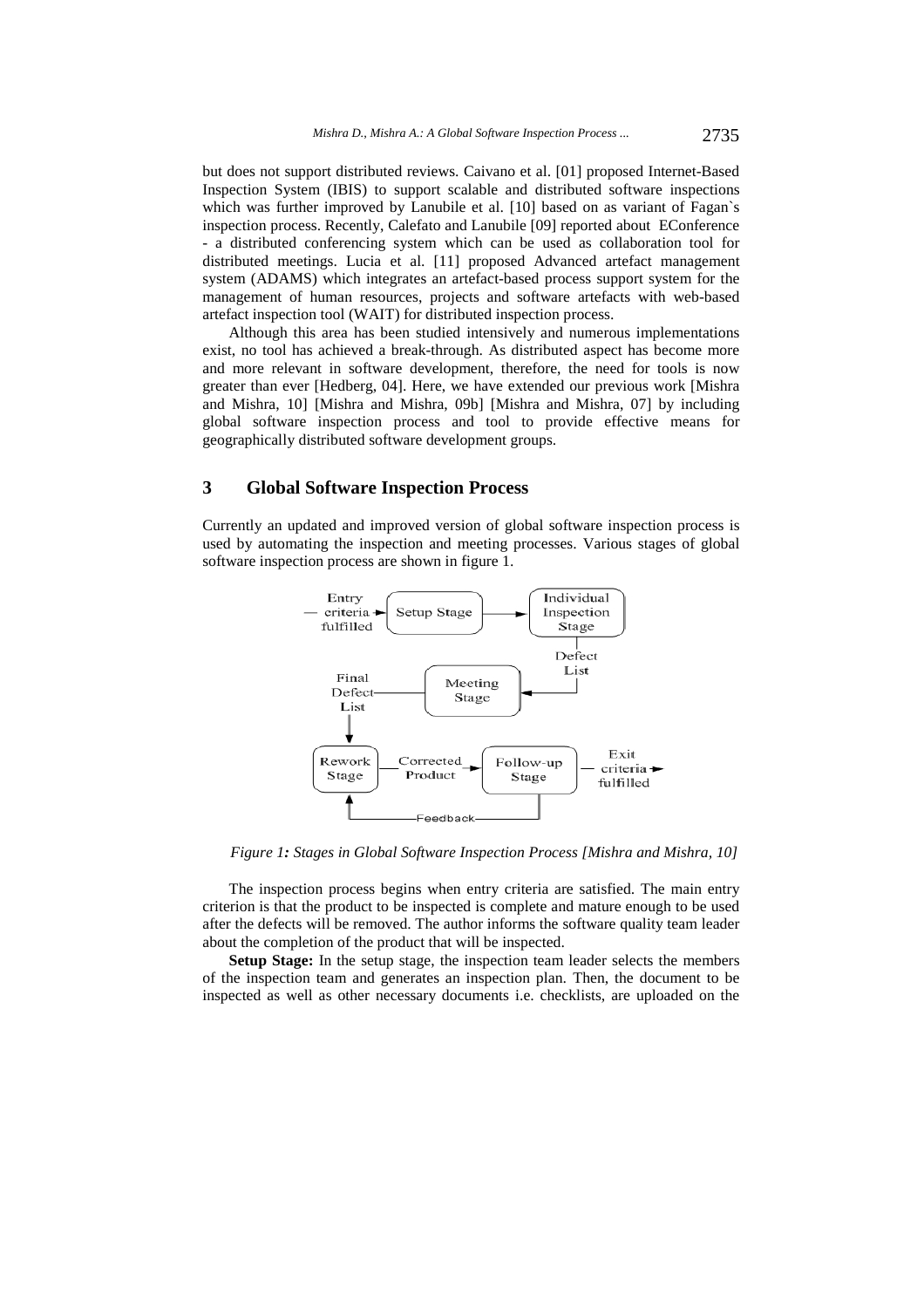tool by the leader. The leader can also send an email to the members regarding the details of the planned inspection that also includes their responsibility, deadlines etc., via the tool. The leader can also put an announcement consisting of these details on the tool itself.

**Individual Inspection Stage**: Inspectors inspect the product independently with the help of checklists provided in the tool and store their comments on the web-based tool. Inspection is done according to the checklists appropriate for the inspected product, like the code review checklist, requirements inspection checklist or design review checklist. These checklists are available to inspectors in the tool. Inspectors cannot see each others comments because it may influence them. The inspection team leader can see all comments entered by every inspector.

**Meeting Stage:** In this stage, all inspectors, including the leader, get together to have online inspection meeting via the tool. The timing of the meeting is intimated to the team by the leader either by via e-mail or by posting an announcement. They discuss defects they have found during the individual inspection stage. These discussions help in identifying the true defects and eliminating the false defects from the defect list. Then a final defect list is made by the leader which is then emailed to the author.

**Rework Stage:** In this stage, the author of the product performs a rework over the materials to correct them. The author updates the product according to the final defect list and takes notes next to every defect explaining what changes have been done along with their locations.

**Follow-up Stage:** The inspection team leader or one of the inspectors performs a follow-up to ensure that every issue is addressed and every defect is corrected. If all defects are not removed, the product is given back to the author to correct them, so the product goes back to Rework Stage.



*Figure 2: Use-cases for Admin*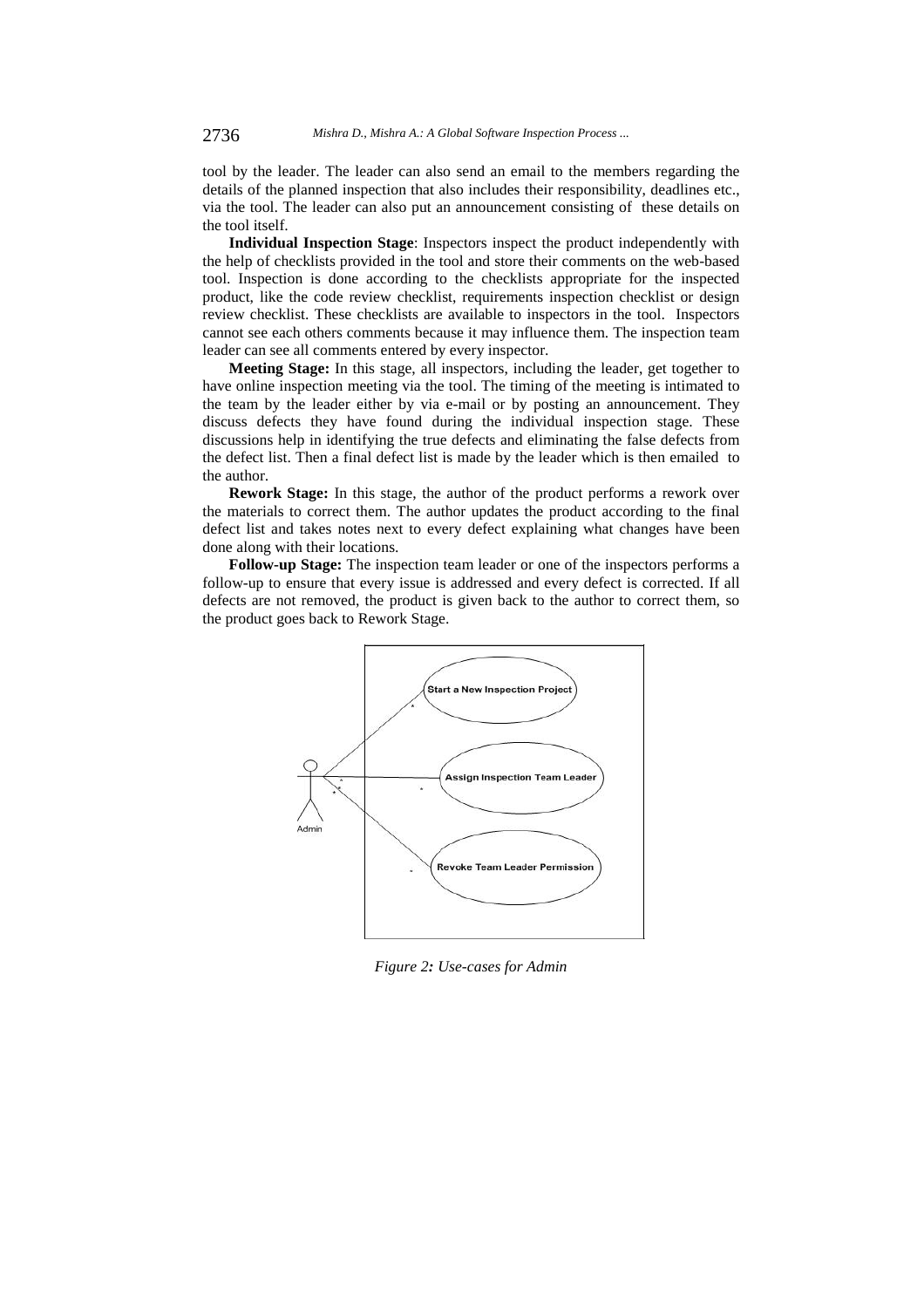

*Figure 3: Use-cases for Inspection Team Leader and Members*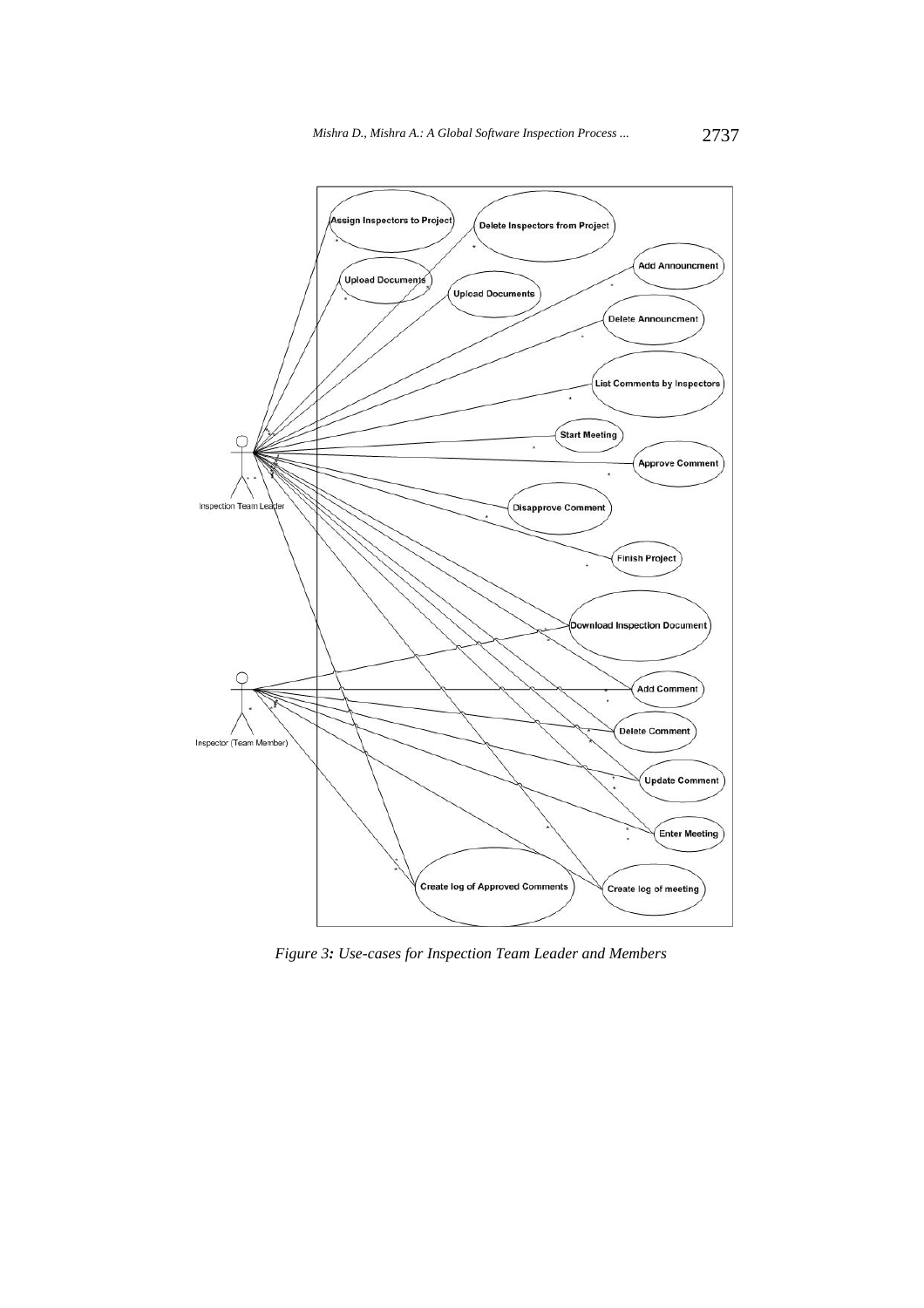### **4 Global Software Inspection Tool**

The global software inspection process was automated by developing a tool as shown in figure 2. This tool is developed with PHP, MySQL, and Apache Server. The primary elements are termed as "actors", and the processes are termed as "use cases". There are three types of actors: admin, inspection team leader, and inspectors and their use cases are shown in figure 2 and 3.

Admin will log on to the web-based tool and start a new inspection project as shown in figure 4. Then the admin has to assign a team leader from the existing staff for the inspection team. Staff members can register to the system by themselves and their information along with the email is stored during the registration process. Now, the person chosen as the team leader has additional permission. These permissions can be taken back by the admin once the inspection is finished.



*Figure 4: Admin screen* 

Team leader will now logon to the system and can see the project already on the welcome screen. Team leader can choose people to work as inspectors as shown in figure 5. All the necessary documents (e.g. checklists etc.) along with the document to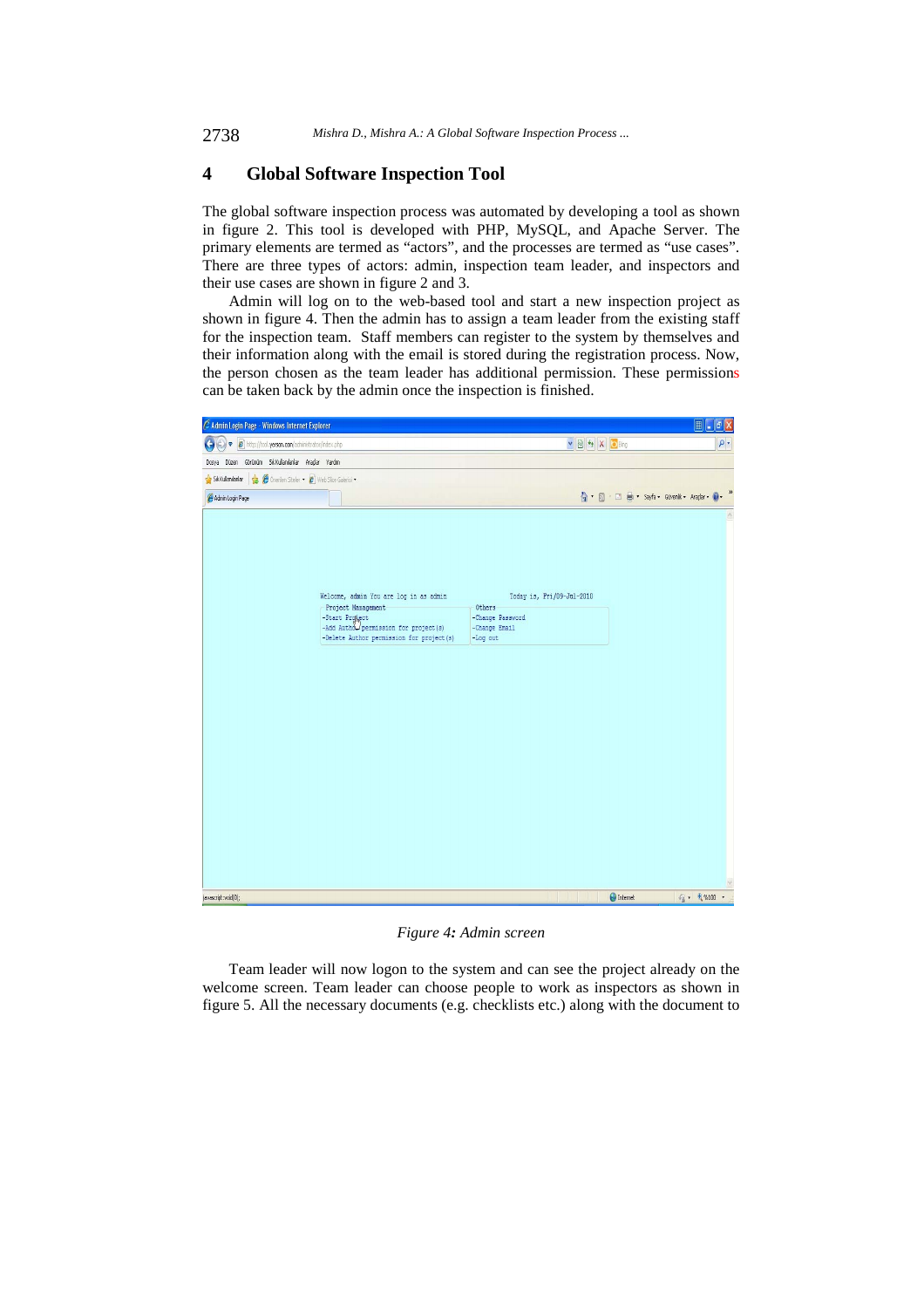be inspected is uploaded by the team leader. Team can announce details about the inspection (schedule, responsibilities etc.) by sending a mail to all inspectors chosen. Also, this information can be displayed by adding an announcement which will be seen by all inspectors as soon as they will logon to the system. Announcement which are no longer valid may be deleted by the team leader later. Announcements deleted by the team leader will be automatically deleted from the inspectors screens.



*Figure 5: Team leader screen* 

Inspectors can log on to the system and can see all the documents related with the inspection. They can give add comments (potential problems in the document), update their comments and delete the unnecessary comments. All the comments entered by different inspectors can be seen by the team leader only. After all inspectors finish the individual inspection, the team leader can start the online inspection meeting as shown in figure 6. All the comments can be discussed here to find the actual problems. Team leader can approve or disapprove a comment based on the discussions. All the approved comments are true defects. The team leader as well as team members can store all discussions held between inspection team members by creating the log of the meeting. Similarly, a log of all the approved comments can also be created by the team leader. If an inspector can not attend the online meeting, he\she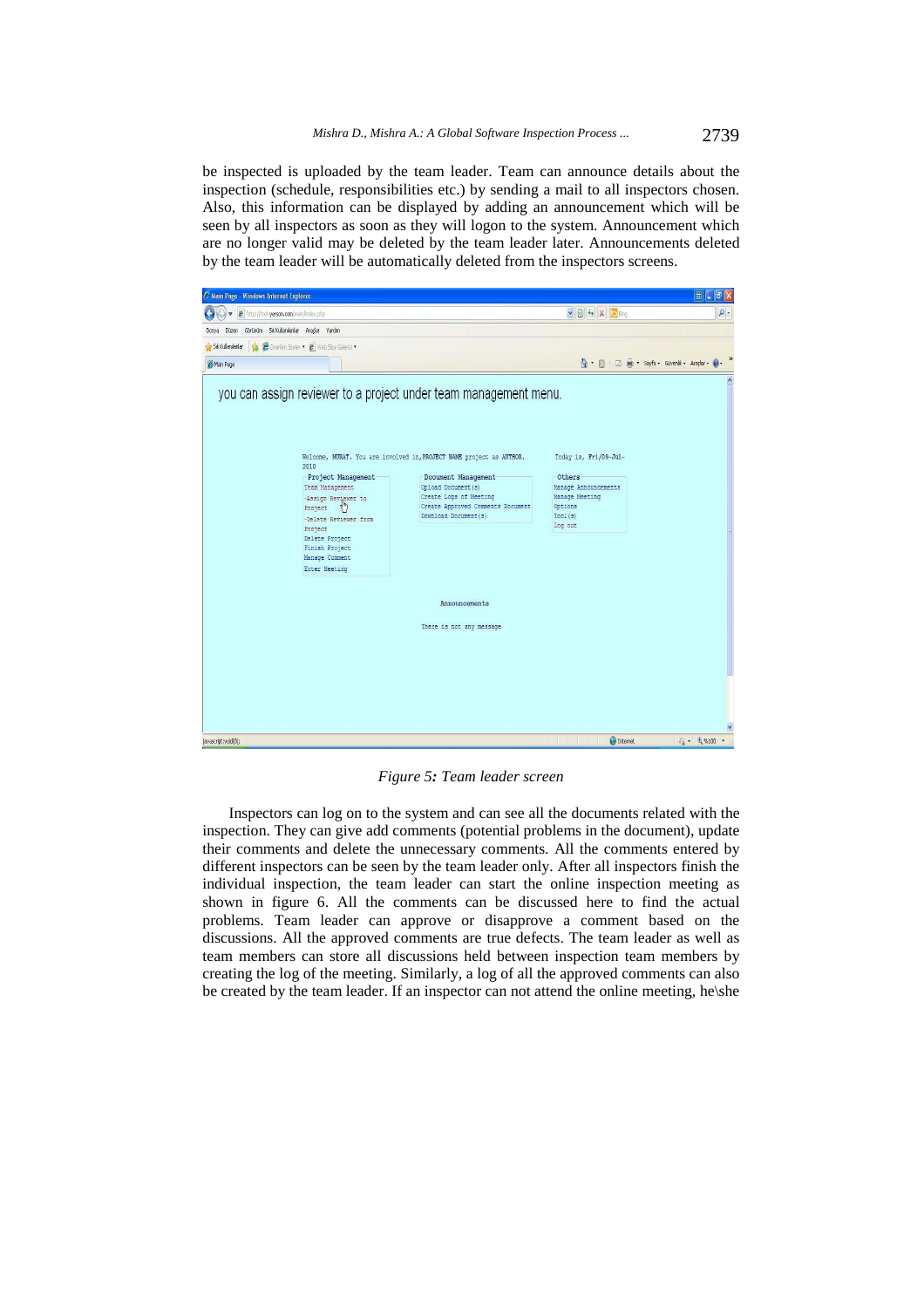#### 2740 *Mishra D., Mishra A.: A Global Software Inspection Process ...*

can still get these details. Team leader can create the log of all approved comments and send it to the author. Author will do the rework to address all comments. The updated product is uploaded by the team leader and one of the inspection team member checks whether the revised product has addressed all the comments. If yes, then inspection process is finished otherwise it will be again sent to the author for rework. If the inspection process is finished, team leader will click on finish inspection project. The team leader is responsible for evaluating, reporting and follow-up activities, whereas the author does the editing. The edit and follow-up phases are important to assurance that defects will be corrected.



*Figure 6: Team leader screen* 

MacDonald [98] summarized a list of features of software inspection tools, including linked annotation, defect classification, cross-referencing, automated analysis, checklists, supporting material, distributed meetings, decision support, and data collection. Sapsomboon [00] classified these features into three broad categories: inspection functions, support functions, and availability. Table 1 compares recent tools with the introduced web based software inspection tool in this study.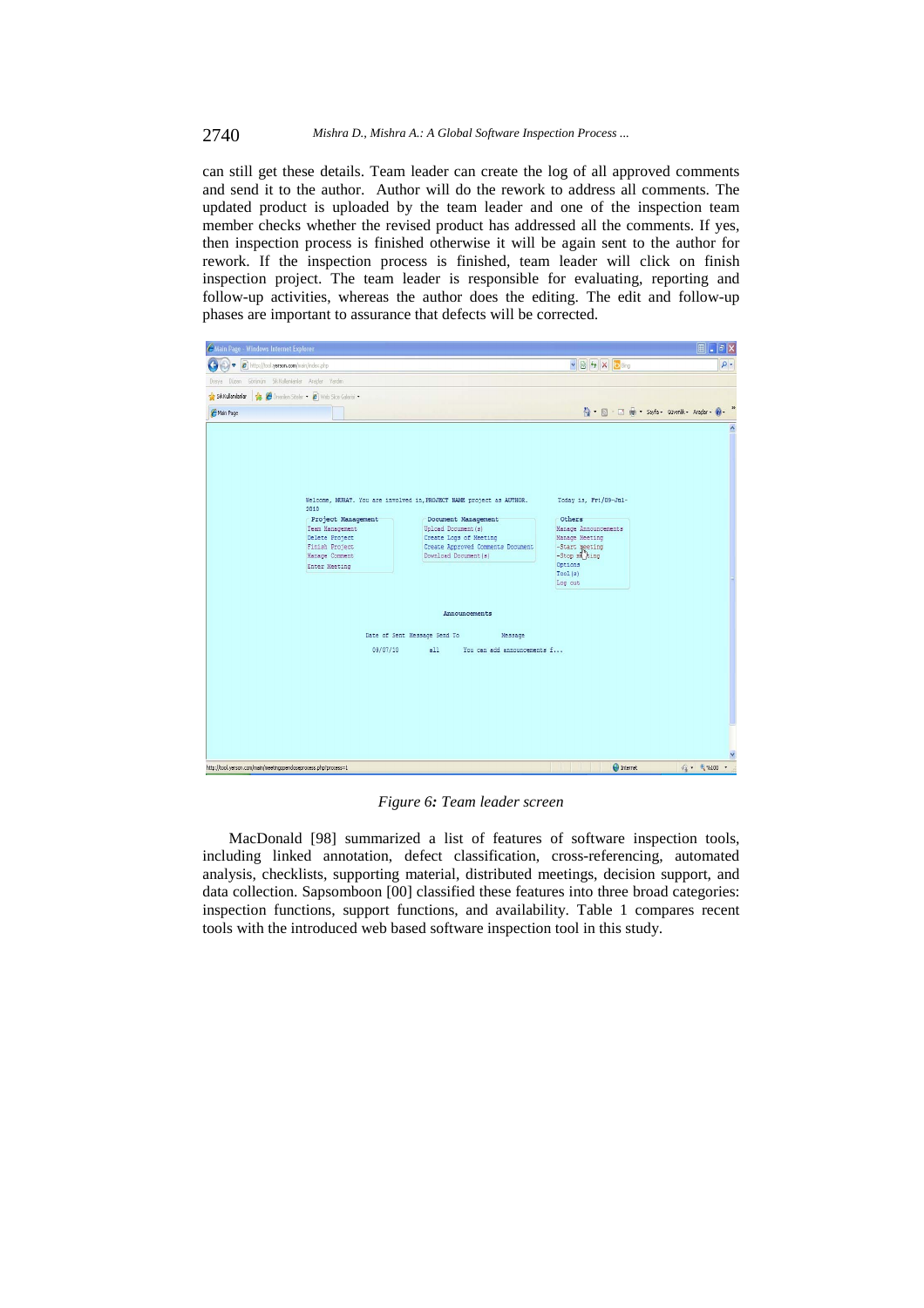|                              | A              | $\overline{A}$ | $\mathcal{C}$  | C         | E         | $\bf I$   | I              | S              | $\bf I$        | W            | X         | G |
|------------------------------|----------------|----------------|----------------|-----------|-----------|-----------|----------------|----------------|----------------|--------------|-----------|---|
|                              | I              | S              | $\overline{A}$ | S         | M         | B         | $\mathcal{C}$  | $\overline{C}$ | N              | I            | A         | I |
|                              | S              | S              | I              | I         | S         | I         | I              | $\mathbf R$    | S              | $\mathbf{P}$ | T         | T |
|                              | $\overline{A}$ | I              | S              |           |           | S         | $\overline{C}$ | U              | $\mathbf P$    |              | I         |   |
|                              |                | S              |                |           |           |           | L              | T              | E              |              |           |   |
|                              |                | T              |                |           |           |           | $\overline{E}$ | I              | $\overline{C}$ |              |           |   |
|                              |                |                |                |           |           |           |                | N              | T              |              |           |   |
|                              |                |                |                |           |           |           |                | Y              | A              |              |           |   |
| <b>Inspection Functions</b>  |                |                |                |           |           |           |                |                |                |              |           |   |
| <b>Linked Annotation</b>     | $\bullet$      | $\bullet$      | $\bullet$      | $\bullet$ |           |           | $\bullet$      |                | $\bullet$      | $\bullet$    | $\bullet$ |   |
| <b>Defect Classification</b> | $\bullet$      | $\bullet$      | $\bullet$      | $\bullet$ |           | $\bullet$ |                | $\bullet$      |                |              | $\bullet$ |   |
| Cross-referencing            |                | $\bullet$      |                |           |           |           |                |                |                |              |           |   |
| Data Analysis                |                |                |                |           |           |           |                |                |                |              |           |   |
| - Data Collection            |                | $\bullet$      | $\bullet$      | $\bullet$ |           |           |                | $\bullet$      |                |              | ٠         |   |
| - Automated Analysis         |                |                |                |           |           |           |                |                |                |              |           |   |
| <b>Support Functions</b>     |                |                |                |           |           |           |                |                |                |              |           |   |
| Checklists                   |                | $\bullet$      | $\bullet$      | $\bullet$ |           | $\bullet$ |                |                | $\bullet$      | $\bullet$    |           |   |
| Reference Material           |                | $\bullet$      |                |           |           |           |                |                |                |              |           |   |
| <b>Meeting Support</b>       |                |                |                |           |           |           |                |                |                |              |           |   |
| - Distributed Meeting        |                | $\bullet$      |                | $\bullet$ | $\bullet$ | $\bullet$ |                | $\bullet$      |                |              | $\bullet$ |   |
| - Synchronous Facility       |                | $\bullet$      |                | ٠         |           |           |                |                |                |              |           |   |
| - Process Support            |                |                | $\bullet$      |           |           |           |                |                |                |              |           |   |
| - Voting Facility            | $\bullet$      | $\bullet$      | $\bullet$      |           | $\bullet$ |           |                | $\bullet$      | $\bullet$      |              |           |   |
| - Discussion Thread          |                |                |                |           |           |           |                |                |                |              |           |   |
| <b>Scheduling Support</b>    |                |                |                |           |           |           |                |                |                |              |           |   |
| - Scheduling                 |                |                |                |           | $\bullet$ |           |                |                |                |              |           |   |
| - Email Notification         |                | $\bullet$      |                | $\bullet$ | $\bullet$ |           |                |                | $\bullet$      |              |           |   |
| <b>Decision Support</b>      | $\bullet$      |                | $\bullet$      |           |           |           |                | ٠              |                |              |           |   |
| <b>Availability</b>          |                |                |                |           |           |           |                |                |                |              |           |   |
| Document Support             |                |                |                |           |           | $\bullet$ |                |                |                |              | $\bullet$ |   |
| - Graphical Document         | $\bullet$      |                |                |           |           |           |                |                |                |              |           |   |
| WWW-based                    | ٠              |                |                |           |           |           |                |                |                |              |           |   |
| Cross-platform               | $\bullet$      |                |                |           |           |           |                |                |                |              |           |   |

*Table 1: Comparison of different tools with GIT tool* 

## **5 Discussion**

The inspection tools of web generation emphasize the benefits of hypertext and structured documents, but still not many organizations have adopted and used these features. Before these advantages can be capitalized on, organizational change must happen, so the evolution of the software inspection tools and process improvement they provide is closely linked to the process which produces artefacts for inspection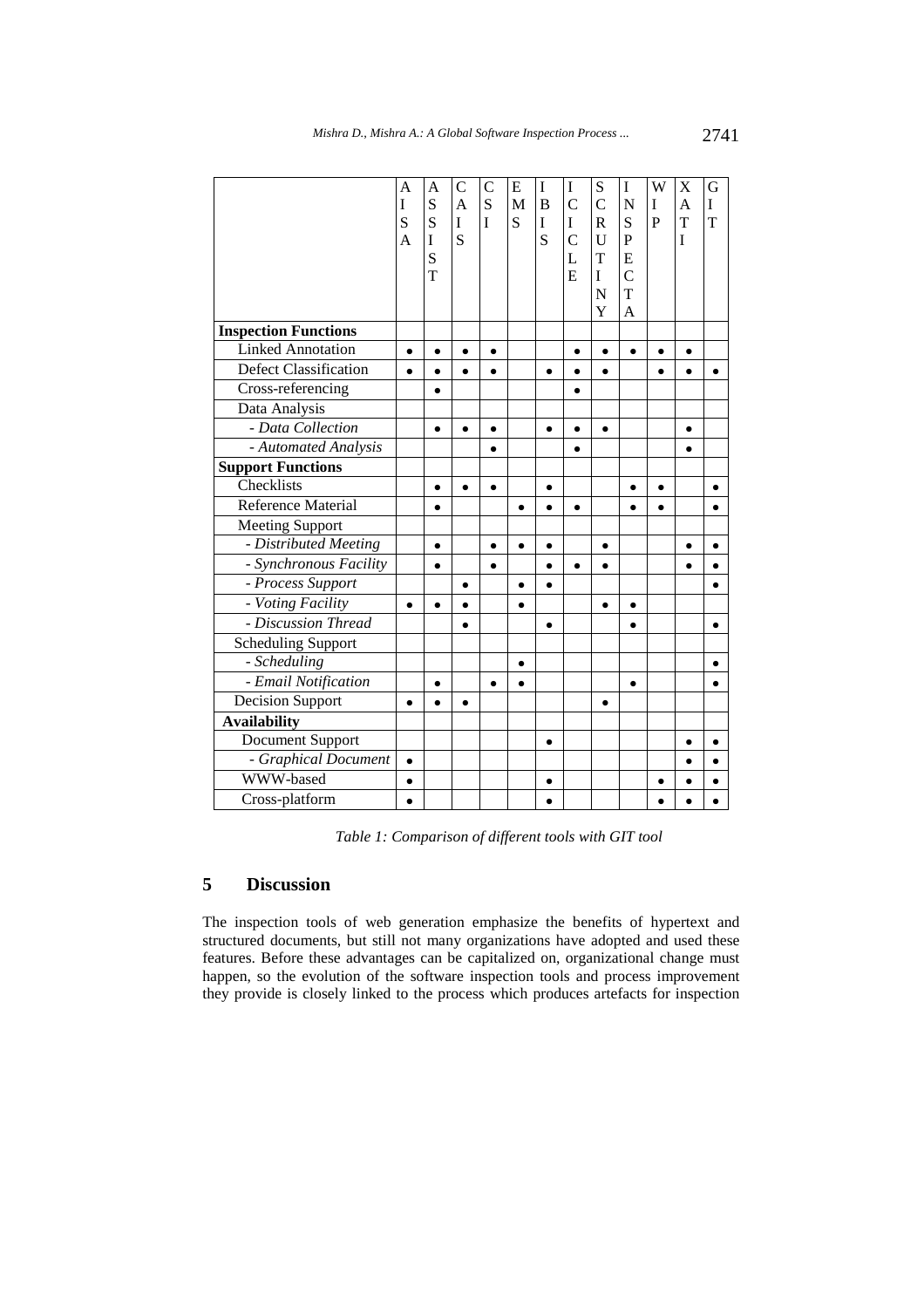[Hedberg and Lappalainen, 05]. The comparison between these inspection tools is interesting and above table 1 provides this on various functions of the tools. The main objective of the software inspection is to locate potential defects in the artefact and this NEW tool (GIT-Global Inspection Tool) is provides defect classification. This tool also facilitates most of the support functions like checklists, reference material, Distributed Meeting, Synchronous Facility, Process Support, and Discussion Thread. In terms of scheduling support it includes scheduling and e-mail notification services. Document Support, Graphical Document*,* WWW-based and Cross-platform features are also part of this tool which enhances usability and availability of the tool on various platforms. The main limitation of the off-the-shelf document producing tools are in the area of metrics collection and process improvement support. Hedberg and Lappalainen [05] observed that present tools fully achieve the acceptance levels in the artefact management and quality areas, meaning that inspections can be carried out with the help of these tools. It is interesting to note by Lucia et al. [11] that despite the available number of distributed inspection processes and tools, the industrial practice is still far to adopt them since the management consider them non-effective. They also argued that lack of integrated environments to support all the phases of a development process. Distributed inspection tools are not widely popular and used in software industrial environment although these tools are being recognised useful to improve quality. A collaborative development environments (CDE) provides a project workspace with a standardized tool set for global software team. No current tool or CDE supports all the activities for global software development and users must therefore prioritize their collaboration requirements and tools to support them [Lanubile et al., 10]. CDEs combine several of the tools to provide smooth development environment to increase developer comfort and productivity [Booch and Brown, 03]. Lanubile et al., [10] further suggested that effective tool support for collaboration is a strategic initiative for any company with distributed resources and this is the only way to perform this efficiently, consistently, and securely. Hedberg and Lappalainen [05] suggested an evaluation criteria based on the functional requirements of a software inspection tool. These are divided into five categories: artefact management, defect and process management, as well as process improvement support and quality aspects. Infact this is an extension of earlier evaluations [Macdonald, 1995, Tenhunen and Sajaniemi, 02] along with aspects of virtual inspection [Harjumaa et al., 01].

As a prelimanary survey after deployment of tool in software organization among practitioners observations are summarized as following:

- This model is asynchronous. Inspectors inspect the product or part of the product independently without coming together at one place and send their comments via a web-based tool.
- Inspection meeting is done online through the tool without coming together physically. If an inspector can not login during the meeting time, he/she can still download the log of the meeting to know the details about the meeting.
- This inspection method is automated by developing a web-based tool so it eliminates lots of labour-intensive paperwork. Total inspection and meeting time is reduced, people resource is saved. Paper usage is reduced towards green computing.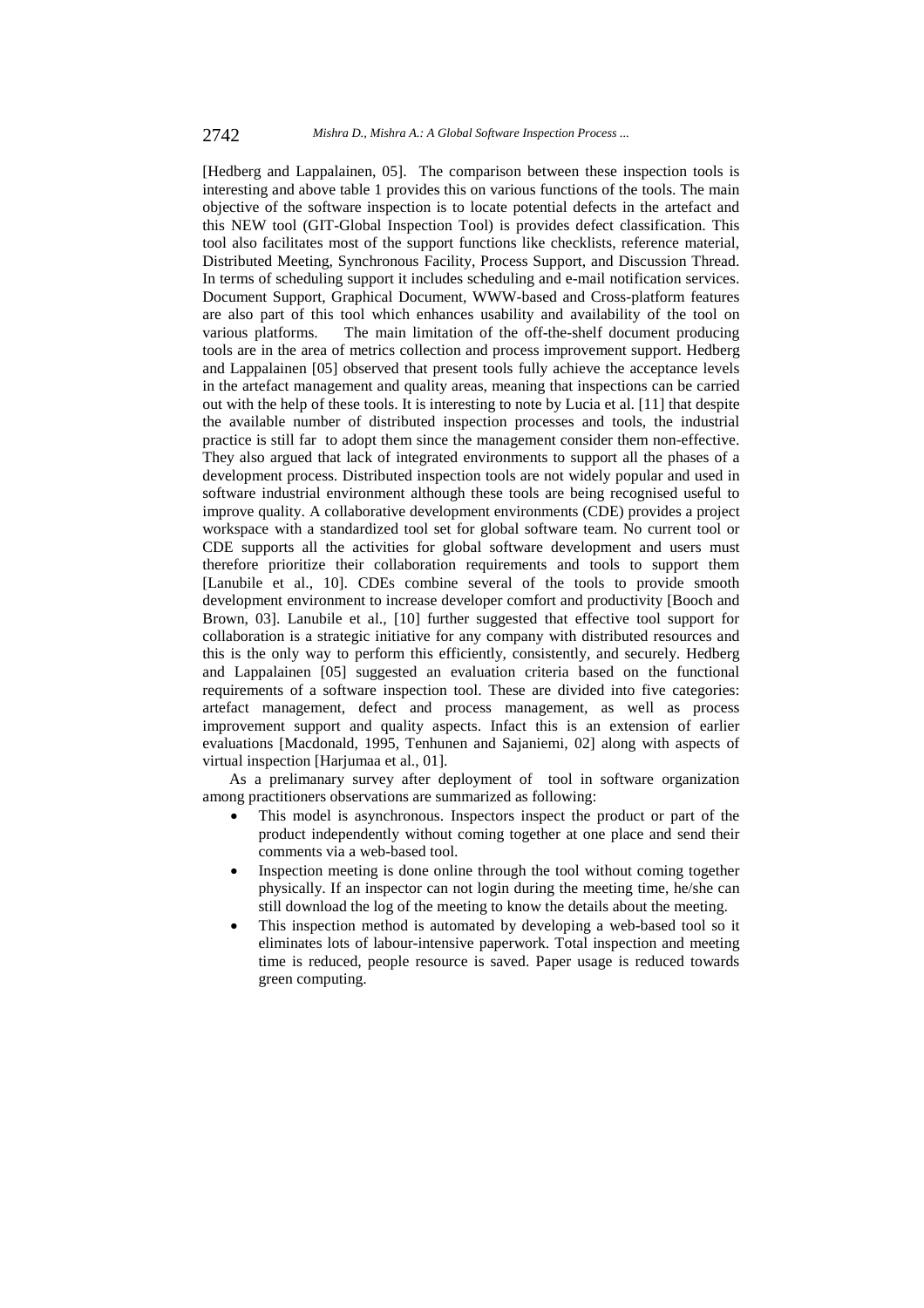- Due to the usage of tool in this inspection method, getting the inspection data from the past projects is easier. This data can be helpful for the estimation of time, cost and resource for inspection in future projects. Also it can be used to further improve the inspection process.
- All the checklists are available in the tool which helps inspectors in terms of efficiency and productivity.
- This inspection process includes early life cycle artifacts (for example, requirements) along with inspection of code.
- E-mail notifications to enhance context knowledge within an inspection process.

The constraints obeserved by the practitioners are:

- Many studies suggest that face-to-face meeting is best to find defects in complex software development problems. In the proposed process, although meeting is done online with the help of tool but, if required, face-to-face meeting can be organized.
- Data collection and automated analysis will assist towards metrics measurement.

#### **6 Conclusion**

Due to the proliferation of distributed software development, the role of virtual software inspection will be more significant in the future. Distributed software development projects can not make use of traditional methods although their communication and quality assurance needs are the same. Integration with data repositories, project and version management system will enhance the importance of software inspection. Web technology facilitates the collaborative aspects of inspection. Apart from the flexibility of the inspection meetings it also enables easy, manageable distribution of the artifacts for inspection, including checklists and other related documents. The proposed global software inspection process with tool support has been initiated towards deployment in a software organization. As a future work it is planned to compare this process and tool support with existing distributed inspection process towards further improvement by employing as case studies in different software organizations. Also, an empirical evaluation with software professionals to evaluate its effectiness in supporting the distributed inspection process is planned in the organization.

#### **References**

[Aurum et al., 02] Aurum, A., Petersson, H., Wohlin, C.: 'State-of-the-art: software inspections after 25 years', Softw. Test. Verif. Reliab., 2002, 12, (3), pp. 133–154

[Benbunan-Fich, 02] Benbunan-Fich R., Hiltz, S.R. and Turoff, M.: A comparative content analysis of face-to-face vs. asynchronous group decision making, Decision Support Systems, 34(2002), pp. 457-469.

[Booch and Brown, 03] G. Booch and A.W. Brown: Collaborative Development Environments, *Advances in Computers,* vol. 59, 2003, pp. 2–29.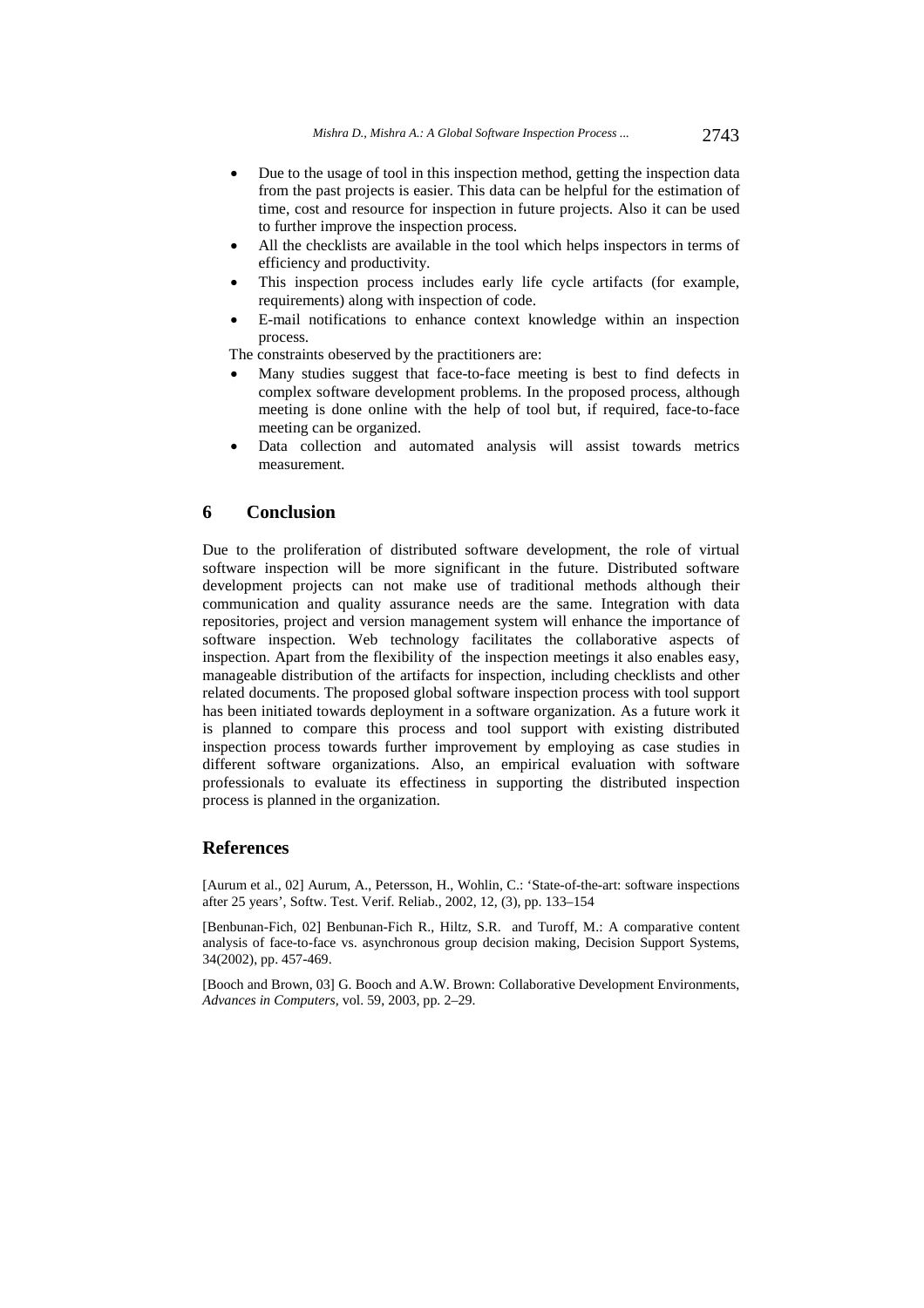[Brothers et al., 90] Brothers, L.R., Sembugamoorthy, V., Muller, M.: 'ICICLE: Groupware for code inspections'. Proc. 1990 ACM Conf. Computer Supported Cooperative Work, 1990, pp. 169–181.

[Bull, 97] Bull. Inspection Process Assistant: User Guide, 1997

[Caivano et al., 01] Caivano, D., Lanubile, F., Visaggio, G.: Scaling up Distributed Software Inspection Proceedings of the ICSE Workshop on Software Engineering over the Internet, available at http://sern.ucalgary.ca/~maurer/icse2001ws/submiss

[Calefato and Lanubile, 09] Calefato, F. and Lanubile, F.: Using frameworks to develop a distributed conferencing system: an experience report. *Softw. Pract. Exper.* 39, 15 (Oct. 2009), pp. 1293-1311.

[Ciolkowski et al., 03] Ciolkowski, M., O. Laitenberger, & S. Biffl, : Software reviews, the state of the practice, *IEEE Software,* (20:6), pp. 46-51.

[CMMI, 02] CMMI Product Team: Capability Maturity Model Integration (CMMISM) Version 1.1, Software Engineering Institute, CMU/SEI2002- TR-012. Pittsburg, PA.

[Damian et al., 08] Damian, D., Lanubile, F., Mallardo, T.: On the need for mixed media in distributed requirements negotiations, IEEE Trans. Softw. Engng., 2008, 34, (1), pp. 116–132

[Gintell, 93] Gintell, J.W., Arnold, J., Houde, M., Kruszelnicki, J., McKenney, R., Memmi, G.: 'Scrutiny: a collaborative inspection and review system'. Proc. European Conf. Software Engineering, 1993, pp. 344–360.

[Hale et al., 11] David P. Hale, Joanne E. Hale, and Randy K. Smith: Evaluation of work product defects during corrective & enhancive software evolution: a field study comparison. *SIGMIS Database* 42, 1 (February 2011), pp. 59-73.

[Harjumaa et al., 01] Harjumaa, L., Hedberg, H., and Tervonen, I.: A Path to Virtual Software Inspection. In *Proceedings of the Second Asia-Pacific Conference on Quality Software* (December 10 - 11, 2001). APAQS. IEEE Computer Society, Washington, DC, 283.

[Hedberg, 04] Hedberg, H.: Introducing the Next Generation of Software Inspection Tools, Proceedings of 5<sup>th</sup> International Conference of Product Focused Software Process Improvement (PROFES 2004), Springer Verlag, 234-247.

[Hedberg and Harjumma, 02] Hedberg, H. and Harjumma, L.: Virtual Software Inspections for Distributed Software Engineering Projects, Proceedings of ICSE International Workshop on Global Software Development, available at

http://www.tol.oulu.fi/i3/2002/hedberg\_icse\_2002.pdf

[Hedberg and Lappalainen, 05] Hedberg, H. and Lappalainen, J.: A Preliminary Evaluation of Software Inspection Tools, with the DESMET Method, Proceedings of the Fifth International Conference on Quality Software (QSIC'05), IEEE Computer Society, pp. 45-54.

[Herbsleb and Mockus, 03] Herbsleb, J. D. and Mockus, A.: An Empirical Study of Speed and Communication in Globally Distributed Software Development. *IEEE Trans. Softw. Eng.* 29, 6 (Jun. 2003), 481-494. DOI= http://dx.doi.org/10.1109/TSE.2003.1205177

[Iniesta, 94] Iniesta, J.B.: 'A tool and a set of metrics to support technical reviews', in Ross, M., et al. (ed.): 'Software Quality Management II, Volume II: Building Quality into Software' (Computational Mechanics, Southampton, UK, 1994), pp. 579–594.

[Johnson, 94] Johnson, P.M.: 'An instrumented approach to improving software quality through formal technical review'. Proc. Int. Conf. Software Engineering, 1994, pp. 113–122.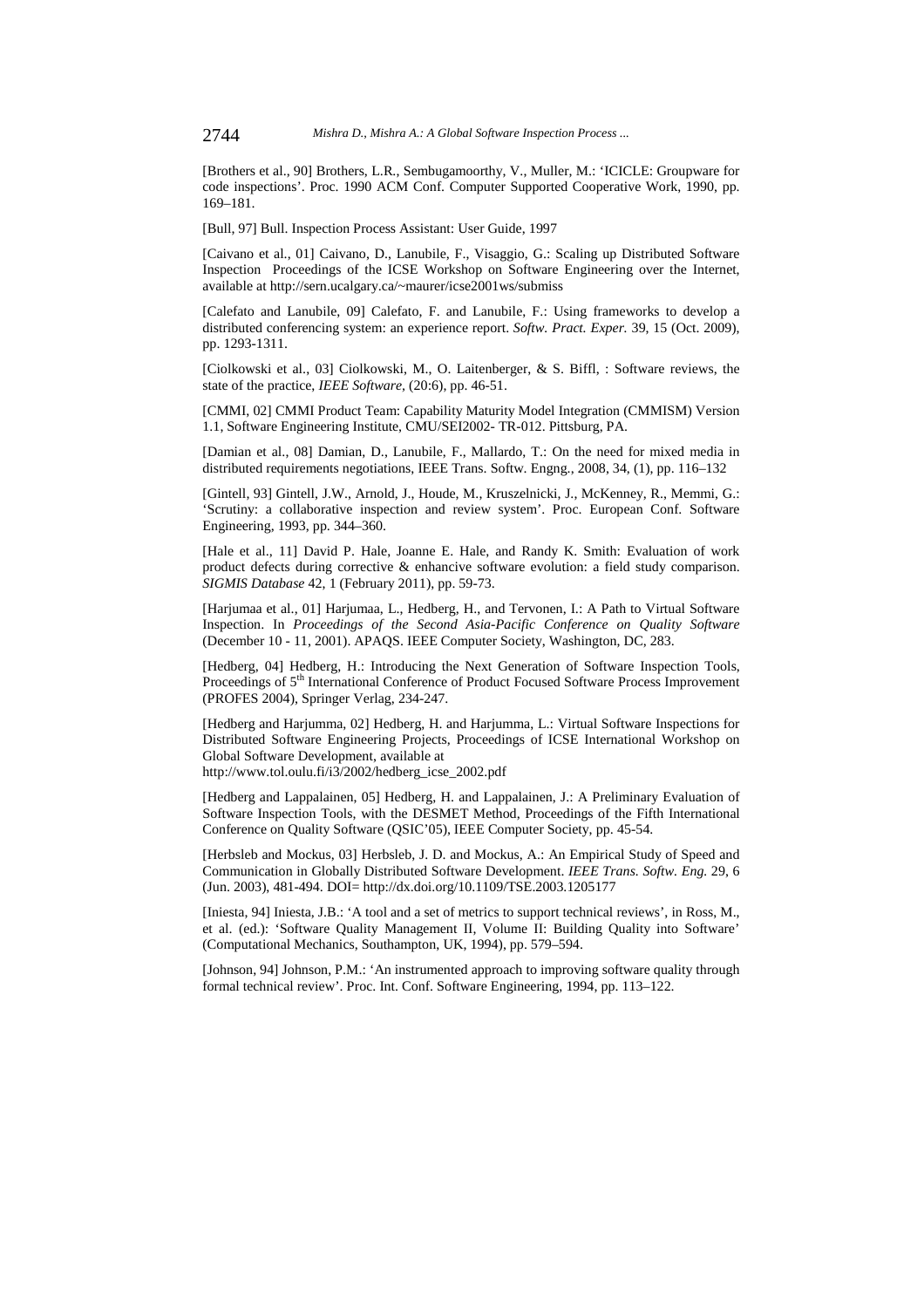[Johnson and Tjahjono, 98] Johnson, P. M. and Tjahjono, D.: Does Every Inspection Really Need a Meeting?. *Empirical Softw. Engg.* 3, 1 (Jul. 1998), 9-35. DOI= http://dx.doi.org/10.1023/A:1009787822215

[Knight and Meyers, 91] Knight, J.C., Meyers, E.A.: 'Phased inspections and their implementation', Softw. Engng. Notes, 1991, 16, (3), pp. 29–35.

[Knight and Meyers, 93] Knight, J.C., Meyers, E.A.: 'An improved inspection technique', Commun. ACM, 1993, 36, (11), pp. 51–61.

[Laitenberger and Dreyer, 98] Laitenberger, O. and Dreyer, H. M.: Evaluating the Usefulness and the Ease of Use of a Web-based Inspection Data Collection Tool. In *Proceedings of the 5th international Symposium on Software Metrics* (March 20 - 21, 1998). METRICS. IEEE Computer Society, Washington, DC, 122.

[Lanubile et al., 10] Filippo Lanubile, Christof Ebert, Rafael Prikladnicki, Aurora Vizcaíno: Collaboration Tools for Global Software Engineering, *IEEE Software*, vol. 27, no. 2, pp. 52-55, March-April 2010.

[Lucia et al. ,11] De Lucia, A., Fasano, F., Scanniello, G., Tortora, G.: Improving artefact quality management in advanced artefact management system with distributed inspection. IET Software 5(6): pp. 510-527.

[MacDonald, 98] MacDonald, F.: Computer Supported Software Inspection. Department of Computer Science, University of Strathclyde, UK (1998).

[Macdonald et al., 95] Macdonald, F., Miller, J., Brooks, A., Roper, M, and Wood, M.: A Review of Tool Support for Software Inspection. In *Proceedings of the Seventh International Workshop on Computer-Aided Software Engineering* (CASE '95). IEEE Computer Society, Washington, DC, USA, pp. 340-349.

[Mashayekhi et al., 93] Mashayekhi, V., Drake, J. M., Tsai, W., and Riedl, J.: Distributed, Collaborative Software Inspection. *IEEE Softw.* 10, 5 (Sep. 1993), pp. 66-75.

[Meyer, 08] Meyer, B.: 'Design and code reviews in the age of the internet', Commun. ACM, 2008, 51, (9), pp. 67–71.

[Miller et al., 98] Miller, J.,Wood, M., Roper, M.: 'Further experiences with scenarios and checklists', Empirical Softw. Engng., 1998, 3, (1), pp. 37–64.

[Mishra and Mishra, 11] Mishra, D. and Mishra, A.: A review of non-technical issues in global software development. International Journal of Computer Applications in Technology, 2011 Vol.40, No.3, pp. 216 - 224

[Mishra and Mishra, 10] Mishra, D. and Mishra, A.: A software inspection process for globally distributed teams. In *Proceedings of the 2010 international conference on On the move to meaningful internet systems* (OTM'10), Robert Meersman, Tharam Dillon, and Pilar Herrero (Eds.). Springer-Verlag, Berlin, Heidelberg, pp. 289-296.

 [Mishra and Mishra, 09a] Mishra, D., Mishra, A.: Software Process Improvement in SMEs : A Comparative View. Computer Science and Information Systems, Vol. 6, No. 1, pp. 111-140.

[Mishra and Mishra, 09b] Mishra, D. and Mishra, A.: Simplified software inspection process in compliance with international standards. Computer Standards and Interfaces, 31, 4 (Jun. 2009), pp. 763-771.

[Mishra and Mishra, 07] Mishra, D., and Mishra, A.: An efficient software review process for small and medium enterprises**.** IET Software, 1(4), pp. 132-142